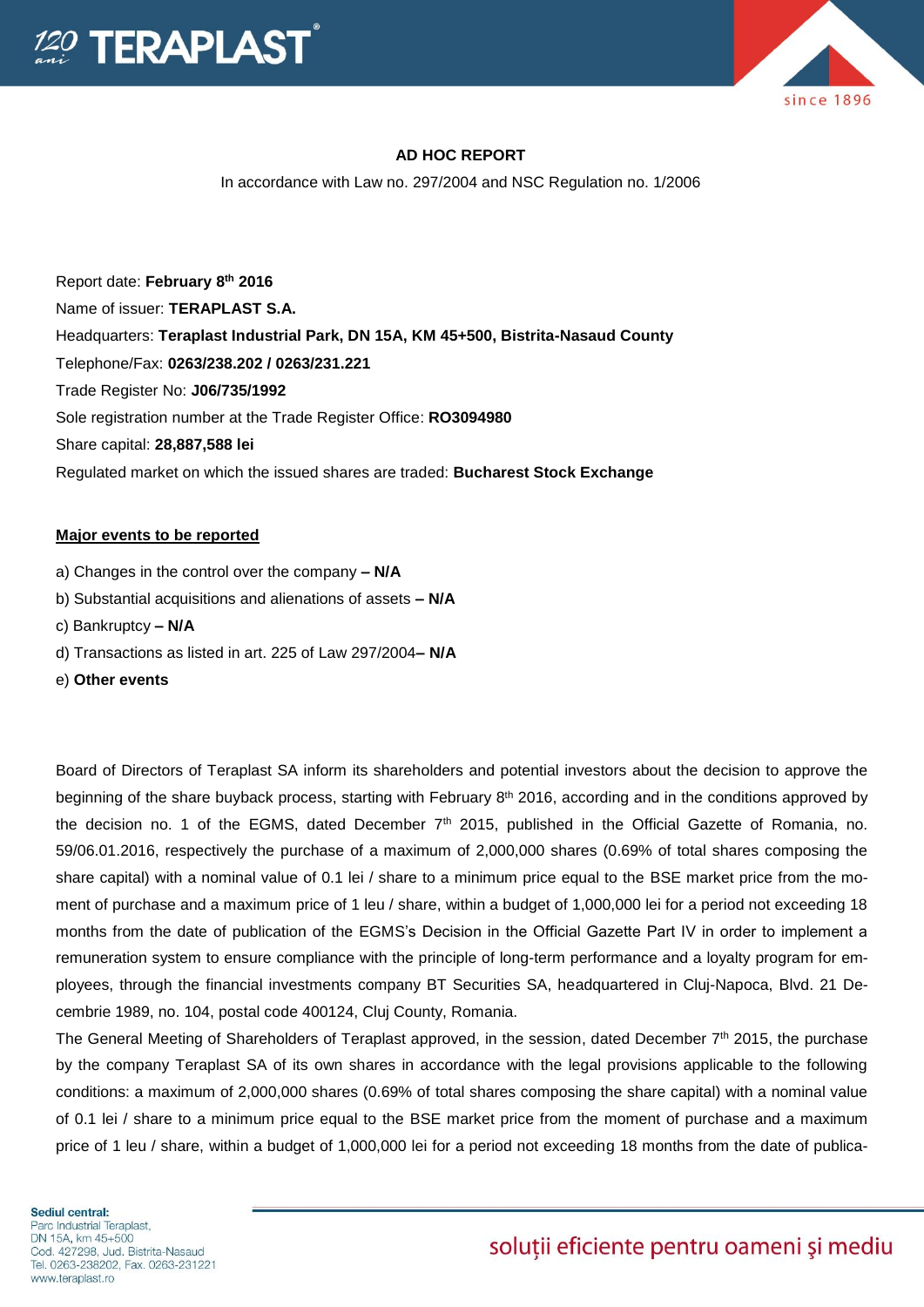tion of the EGMS's Decision in the Official Gazette Part IV in order to implement a remuneration system to ensure compliance with the principle of long-term performance and a loyalty program for employees.

In order to ensure a complete and accurate information of the shareholders and potential investors, we reproduce the decision taken by the Board of Directors of Teraplast SA:

#### **DECISION**

# **of the Board of Directors of Teraplast SA.**

#### **J06/735/1992, RO 3094980**

#### **No. 6, dated February 5th 2016**

According to the provisions of the art. 153^20 and Companies Law No. 31/1990, republished, the provisions of the Capital Market Law No. 297/2004 on the capital market and the Regulation No.1/2006 of NSC regarding issuers and operations with securities, modified by the Regulation No.31/2006 of NSC and Art. 18.4, paragraph (7) of the Articles of Association of Teraplast SA, headquartered in Bistrita, Teraplast Industrial Park, DN 15A, km 45+500, postal code 427298, Bistrita-Nasaud county, registered with the Trade Registry Office under No. J06/735/1992, VAT registration No. 309498, in the on-line meeting attended by all Board members, namely: Magda Eugenia Palfi-Tirau, Dorel Goia, Emanoil Ioan Viciu, Razvan Stefan Lefter and Teofil-Ovidiu Muresan,

Considering the followings:

a. The EGMS decision no. 1 from December 7<sup>th</sup> 2015, by which it was approved the purchase by Teraplast SA of its own shares in accordance with the legal provisions applicable to the following conditions: a maximum of 2,000,000 shares (0.69% of total shares composing the share capital) with a nominal value of 0.1 lei / share to a minimum price equal to the BSE market price from the moment of purchase and a maximum price of 1 leu / share, within a budget of 1,000,000 lei for a period not exceeding 18 months from the date of publication of the EGM's Decision in the Official Gazette Part IV in order to implement a remuneration system to ensure compliance with the principle of long-term performance and a loyalty program for employees, respectively giving a mandate to the Board of Directors in order to fulfill this decision.

#### **After deliberations, the Board of Directors, with the favorable vote of all its members,**

#### **DECIDES**

1. Approves the beginning of the purchase by Teraplast SA, starting with February 8th 2016, of its own shares in accordance with the legal provisions applicable to the following conditions: a maximum of 2,000,000 shares (0.69% of total shares composing the share capital) with a nominal value of 0.1 lei / share to a minimum price equal to the BSE market price from the moment of purchase and a maximum price of 1 leu / share, within a budget of 1,000,000 lei for a period not exceeding 18 months from the date of publication of the EGM's Decision in the Official Gazette Part IV in order to implement a remuneration system to ensure compliance with the principle of long-term performance and a loyalty program for employees, through the financial investments company BT Securities SA, headquartered in Cluj-Napoca, Blvd. 21 Decembrie 1989, no. 104, postal code 400124, Cluj County, Romania.

2. Empowers Mr. Alexandru Stanean, as Chief Executive Officer of Teraplast SA, to make all necessary steps for the implementation of the buyback program and the signing of all documents necessary for the buyback process.